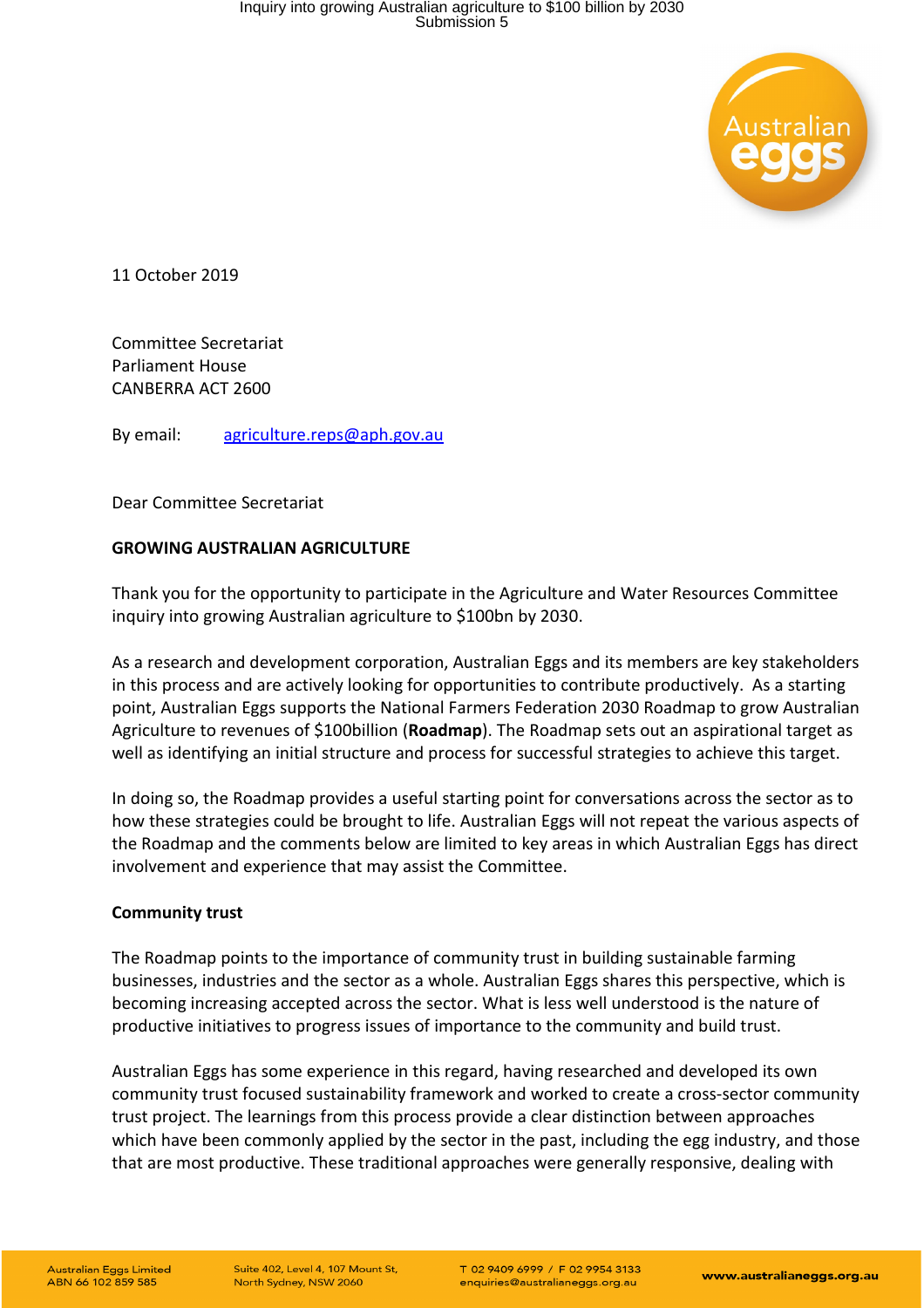issues of interest or concern to the community as they arose and relied upon providing information and credible science intended to address the concern.

In contrast, the most productive approaches to building community trust are proactive and provide for direct engagement with the community through robust social science research. This research takes large representative samples to determine the drivers of community trust in sectors, industries or organisations and is capable of delivering a recipe for success in community engagement. Importantly, this process requires a level of vulnerability by industry in being prepared to engage on issues that are contentious for which immediate solutions may not be available.

Australian Eggs would encourage sector participants and policy makers to engage on these processes and resource them appropriately as a key input to ensuring that the agriculture sector is able to reach its potential. Like the 2030 goal itself, genuine community trust processes are long term in nature and will be critical in ensuring the sustainability and growth of farming businesses.

## **Animal welfare**

Animal welfare is becoming an increasingly contentious issue and unfortunately, the quality of public debate has been impacted by focused campaign activity by welfare organisation at the expense of a balanced view of available science. This has impacted the volatility of welfare regulation and introduced uncertainty in animal industries that has the potential to have a long term impact on investment and the 2030 goal of reaching \$100 billion.

Australian Eggs has recognised welfare as a key sustainability issue for the egg industry and is seeking to progress it productively. Like community trust, this can only be achieved where a proactive approach is taken which in a welfare context involves embracing the need for ongoing improvement and leading the thinking on welfare assessment and practice change.

The key learning from this process is that welfare is clearly a values issue for the community. Science plays a critical role in framing public consideration of welfare issues but it cannot determine the appropriate outcome. Once this is recognised, the need to re-examine regulatory processes emerges as the traditional approach to public consultation is unlikely to generate outcomes that reflect mainstream community views. This continues to transpire in circumstances where effective community engagement mechanisms underpinned by social science are available.

Australian Eggs encourages all parties with an interest in welfare to engage on this dynamic and contribute to evolving welfare policy to drive better outcomes for animals and industry. By supporting ongoing improvement and delivering greater industry certainty, improved welfare policy and regulation has the capacity to contribute substantially to the 2030 goal of sector growth.